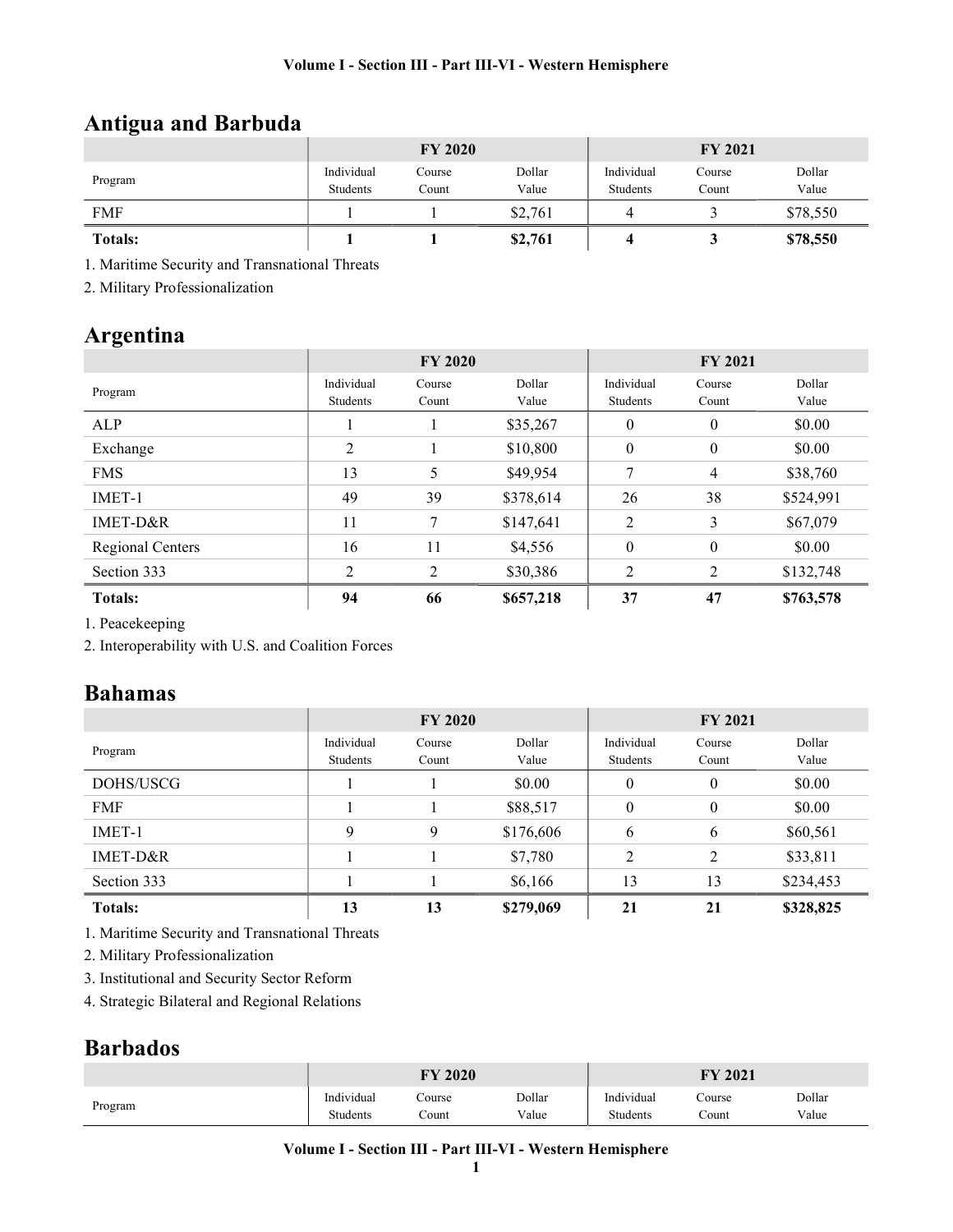| <b>FMF</b>              |    |        | \$46,908  |   |   | \$0.00    |
|-------------------------|----|--------|-----------|---|---|-----------|
| IMET-1                  |    |        | \$105,526 |   | 6 | \$129,860 |
| IMET-D&R                |    |        | \$57,484  |   |   | \$93,966  |
| <b>Regional Centers</b> |    |        | \$354     |   |   | \$0.00    |
| Section 333             |    |        | \$51,326  |   |   | \$0.00    |
| <b>Totals:</b>          | 12 | $10**$ | \$261,598 | 8 | 8 | \$223,826 |

\*\*Course count does not total correctly as individual courses were reported under multiple programs.

1. Maritime Security and Transnational Threats

2. Military Professionalization

3. Institutional and Security Sector Reform

4. Strategic Bilateral and Regional Relations

### Belize

|                   | <b>FY 2020</b>         |                 |                 | <b>FY 2021</b>         |                  |                 |
|-------------------|------------------------|-----------------|-----------------|------------------------|------------------|-----------------|
| Program           | Individual<br>Students | Course<br>Count | Dollar<br>Value | Individual<br>Students | Course<br>Count  | Dollar<br>Value |
| <b>CAMRI</b>      | $\theta$               | $\theta$        | \$0.00          | 8                      | 2                | \$121,504       |
| <b>CTIWFP</b>     |                        |                 | \$19,913        | 2                      | 2                | \$5,025         |
| <b>FMF</b>        | 3                      | 5               | \$221,803       | $\theta$               | $\boldsymbol{0}$ | \$0.00          |
| IMET-1            | 5                      | 7               | \$148,545       | 7                      | 12               | \$229,223       |
| IMET-D&R          | 8                      | 6               | \$206,583       | 2                      | $\overline{4}$   | \$105,365       |
| Regional Centers  |                        |                 | \$4,387         | $\theta$               | $\boldsymbol{0}$ | \$0.00          |
| Section 333       | 23                     | 7               | \$109,383       | 11                     | 10               | \$275,845       |
| Service Academies |                        |                 | \$97,000        | $\theta$               | $\theta$         | \$0.00          |
| <b>Totals:</b>    | 42                     | 28              | \$807,614       | 30                     | 30               | \$736,962       |

1. Maritime Security and Transnational Threats

2. Border Security and Transnational Threats

## Bolivia

|                         | <b>FY 2020</b> |        |         | <b>FY 2021</b> |          |           |
|-------------------------|----------------|--------|---------|----------------|----------|-----------|
| Program                 | Individual     | Course | Dollar  | Individual     | Course   | Dollar    |
|                         | Students       | Count  | Value   | Students       | Count    | Value     |
| IMET-1                  | $\theta$       |        | \$0.00  | 4              |          | \$48,024  |
| IMET-D&R                | 11             |        | \$7,534 | 10             |          | \$232,701 |
| <b>Regional Centers</b> |                |        | \$269   | $\theta$       | $\theta$ | \$0.00    |
| <b>Totals:</b>          | 13             | 4      | \$7,803 | 14             | 4        | \$280,725 |

1. Military Professionalization

### Brazil

|               | <b>FY 2020</b>         |                 |                 | <b>FY 2021</b>         |                 |                 |
|---------------|------------------------|-----------------|-----------------|------------------------|-----------------|-----------------|
| Program       | Individual<br>Students | Course<br>Count | Dollar<br>Value | Individual<br>Students | Course<br>Count | Dollar<br>Value |
| <b>CTIWFP</b> |                        |                 | \$306,999       | 4                      |                 | \$194,964       |
| Exchange      | 23                     |                 | \$103,800       |                        |                 | \$0.00          |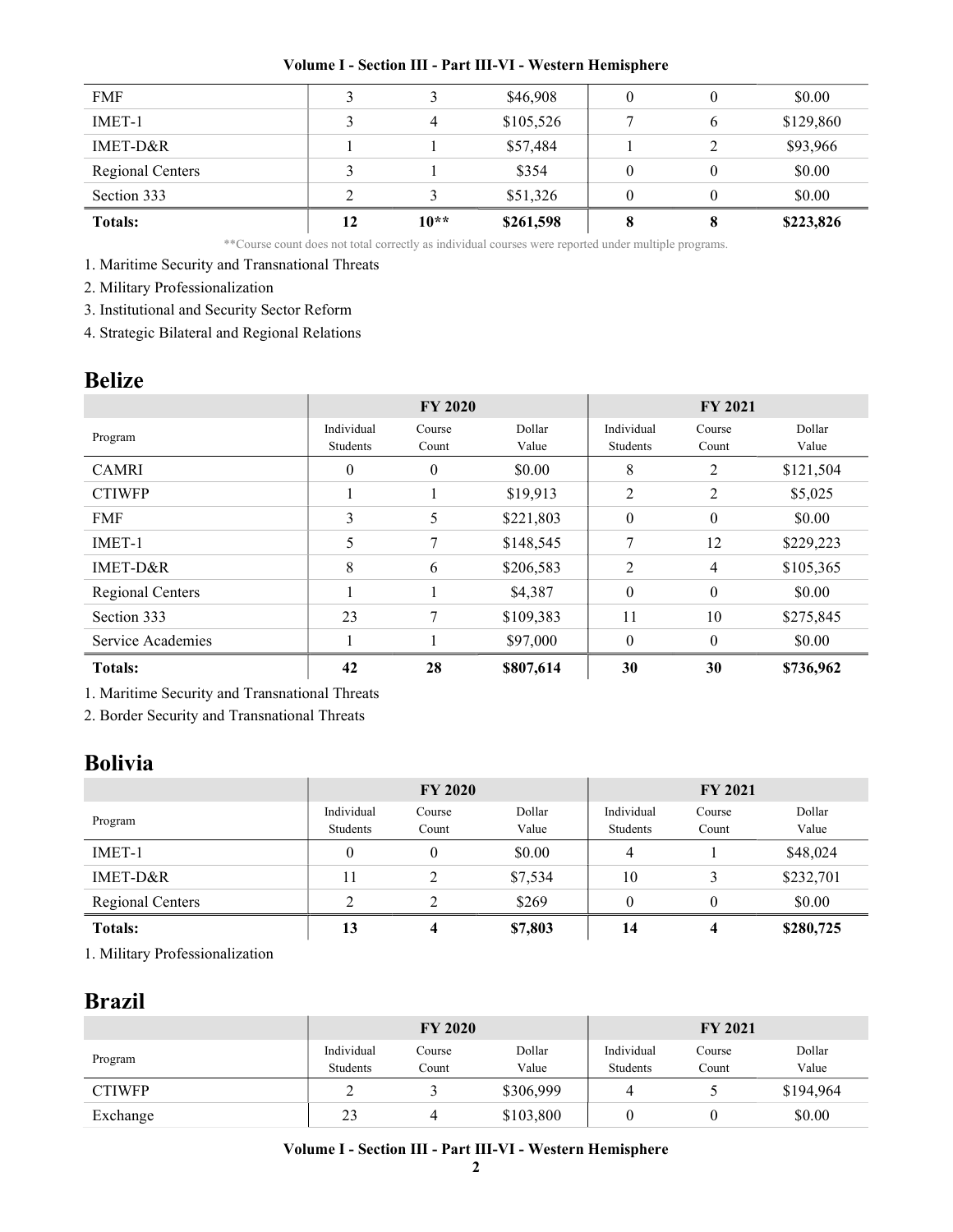| <b>Totals:</b>   | 255      | $119**$ | \$2,564,188 | 94       | $88**$   | \$1,374,157 |
|------------------|----------|---------|-------------|----------|----------|-------------|
| Regional Centers | 79       | 8       | \$56,368    | $\theta$ | $\theta$ | \$0.00      |
| <b>PME</b>       | 2        | 2       | \$0.00      |          |          | \$0.00      |
| IMET-D&R         | $\theta$ | 0       | \$0.00      | 10       | 16       | \$166,501   |
| IMET-2           |          |         | \$19,045    | $\theta$ | $\theta$ | \$0.00      |
| IMET-1           | 52       | 66      | \$767,245   | 58       | 48       | \$558,936   |
| <b>FMS</b>       | 96       | 36      | \$1,310,731 | 21       | 21       | \$453,756   |
|                  |          |         |             |          |          |             |

\*\*Course count does not total correctly as individual courses were reported under multiple programs.

1. Peacekeeping

2. Interoperability with U.S. and Coalition Forces

## Chile

|                         | <b>FY 2020</b>         |                 |                 | <b>FY 2021</b>         |                 |                 |
|-------------------------|------------------------|-----------------|-----------------|------------------------|-----------------|-----------------|
| Program                 | Individual<br>Students | Course<br>Count | Dollar<br>Value | Individual<br>Students | Course<br>Count | Dollar<br>Value |
| <b>CTIWFP</b>           | $\boldsymbol{0}$       | $\theta$        | \$0.00          |                        |                 | \$8,433         |
| Exchange                | 11                     | 4               | \$66,000        | $\mathbf{0}$           | $\mathbf{0}$    | \$0.00          |
| <b>FMS</b>              | 55                     | 12              | \$247,204       | 54                     | 10              | \$162,000       |
| IMET-1                  | 41                     | 33              | \$383,153       | 37                     | 20              | \$374,546       |
| <b>PME</b>              |                        |                 | \$0.00          |                        |                 | \$0.00          |
| <b>Regional Centers</b> | 34                     | 6               | \$14,782        | $\Omega$               | $\theta$        | \$0.00          |
| <b>Totals:</b>          | 142                    | 56              | \$711,139       | 93                     | 32              | \$544,979       |

1. Peacekeeping

2. Interoperability with U.S. and Coalition Forces

## Colombia

|                         | <b>FY 2020</b>         |                 |                 | <b>FY 2021</b>         |                  |                 |
|-------------------------|------------------------|-----------------|-----------------|------------------------|------------------|-----------------|
| Program                 | Individual<br>Students | Course<br>Count | Dollar<br>Value | Individual<br>Students | Course<br>Count  | Dollar<br>Value |
| <b>CTIWFP</b>           | 9                      | 10              | \$678,428       | 13                     | 9                | \$412,960       |
| Exchange                | 8                      | 4               | \$13,800        | $\boldsymbol{0}$       | $\boldsymbol{0}$ | \$0.00          |
| <b>FMF</b>              | 574                    | 122             | \$4,373,920     | 838                    | 128              | \$7,905,930     |
| <b>FMS</b>              | 93                     | 23              | \$737,286       | 43                     | 21               | \$1,033,977     |
| IMET-1                  | 73                     | 51              | \$874,976       | 70                     | 74               | \$1,413,638     |
| IMET-2                  | 15                     | 10              | \$194,709       | 25                     | 10               | \$168,445       |
| IMET-D&R                | 24                     | $\overline{2}$  | \$102,074       | 5                      | 2                | \$88,700        |
| <b>INCLE</b>            | 85                     | 18              | \$177,433       | 237                    | 45               | \$1,020,121     |
| Misc DoD/DoS Non-SA     | 62                     | 1               | \$1,899,990     | 293                    | $\mathbf{1}$     | \$6,399,999     |
| <b>PKO</b>              | 3                      | 1               | \$9,000         | $\boldsymbol{0}$       | $\boldsymbol{0}$ | \$0.00          |
| <b>Regional Centers</b> | 122                    | 24              | \$74,280        | $\theta$               | $\boldsymbol{0}$ | \$0.00          |
| Section 333             | 468                    | 70              | \$4,494,248     | 23                     | 3                | \$203,249       |
| Service Academies       | $\overline{2}$         | 2               | \$642,020       | $\theta$               | $\theta$         | \$0.00          |
| <b>Totals:</b>          | 1538                   | $307**$         | \$14,272,164    | 1547                   | $231**$          | \$18,647,019    |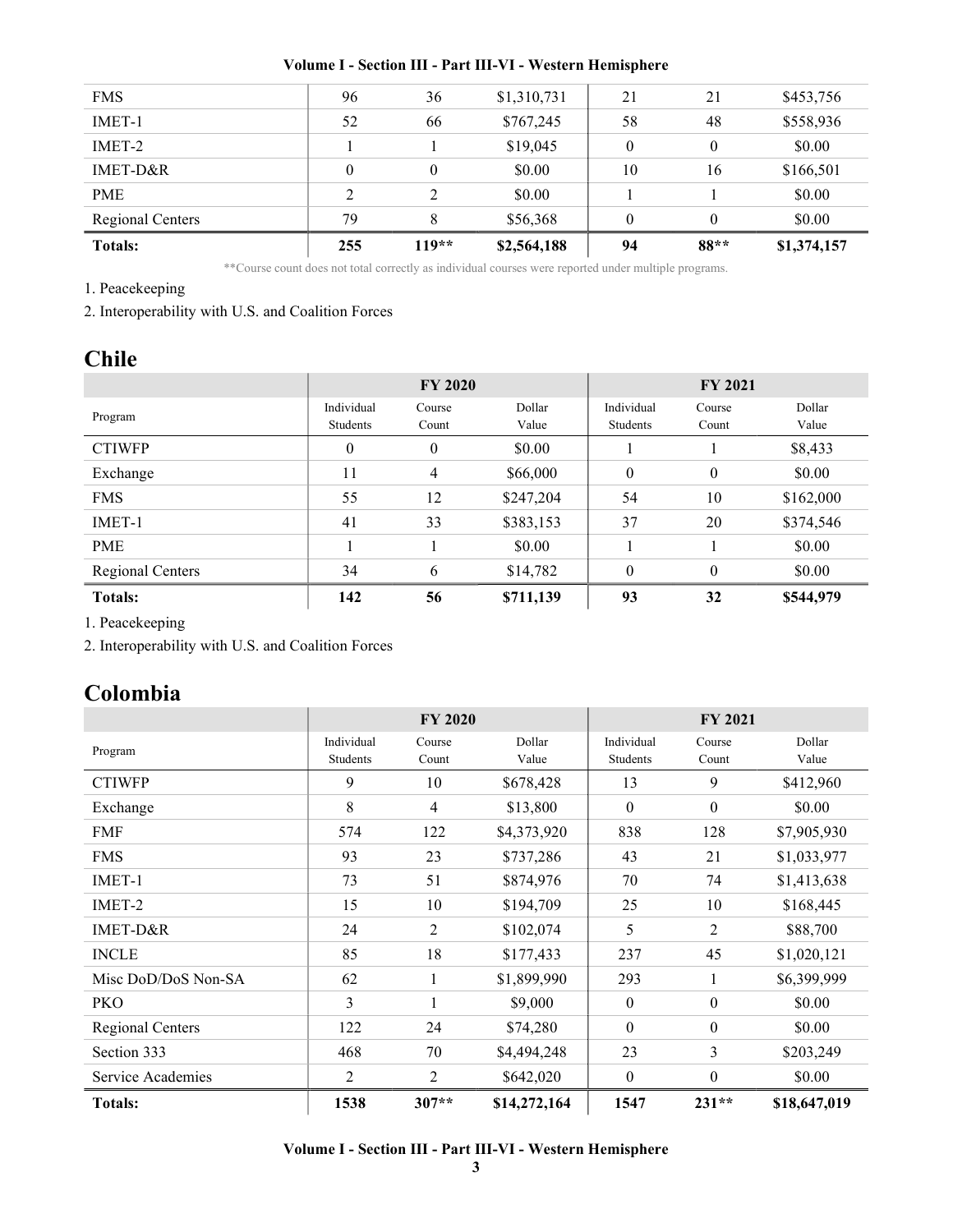\*\*Course count does not total correctly as individual courses were reported under multiple programs.

- 1. Border Security and Transnational Threats
- 2. Maritime Security and Transnational Threats
- 3. Adherence to Norms of Human Rights
- 4. Interoperability with U.S. and Coalition Forces
- 5. Institutional and Security Sector Reform

## Costa Rica

|                   | <b>FY 2020</b>         |                  |                 | <b>FY 2021</b>         |                  |                 |
|-------------------|------------------------|------------------|-----------------|------------------------|------------------|-----------------|
| Program           | Individual<br>Students | Course<br>Count  | Dollar<br>Value | Individual<br>Students | Course<br>Count  | Dollar<br>Value |
| <b>ALP</b>        |                        | 4                | \$68,292        | $\theta$               | $\boldsymbol{0}$ | \$0.00          |
| <b>CAMRI</b>      | $\mathbf{0}$           | $\mathbf{0}$     | \$0.00          | 8                      | 2                | \$102,304       |
| <b>CTIWFP</b>     | $\theta$               | $\boldsymbol{0}$ | \$0.00          |                        |                  | \$120           |
| DOHS/USCG         | 39                     | $\overline{2}$   | \$0.00          | $\theta$               | $\boldsymbol{0}$ | \$0.00          |
| <b>FMF</b>        | 8                      | 7                | \$293,404       | 7                      | 9                | \$139,519       |
| $IMET-1$          | 20                     | 13               | \$285,045       | 15                     | 6                | \$335,690       |
| IMET-2            | $\theta$               | $\boldsymbol{0}$ | \$0.00          | 8                      | 4                | \$110,925       |
| IMET-D&R          | $\overline{2}$         | $\overline{4}$   | \$165,718       |                        |                  | \$2,267         |
| Regional Centers  | 4                      | 3                | \$118           | $\theta$               | $\theta$         | \$0.00          |
| Section 333       | 170                    | 12               | \$282,129       | $\theta$               | $\theta$         | \$0.00          |
| Service Academies |                        |                  | \$97,000        | $\theta$               | $\theta$         | \$0.00          |
| <b>Totals:</b>    | 245                    | 46               | \$1,191,706     | 40                     | $22**$           | \$690,825       |

\*\*Course count does not total correctly as individual courses were reported under multiple programs.

- 1. Maritime Security and Transnational Threats
- 2. Institutional and Security Sector Reform

## Dominica

|                | <b>FY 2020</b>         |                 |                 | <b>FY 2021</b>         |                 |                 |
|----------------|------------------------|-----------------|-----------------|------------------------|-----------------|-----------------|
| Program        | Individual<br>Students | Course<br>Count | Dollar<br>Value | Individual<br>Students | Course<br>Count | Dollar<br>Value |
| <b>FMF</b>     |                        |                 | \$13,088        |                        |                 | \$12,712        |
| $IMET-1$       | 0                      | 0               | \$0.00          | 4                      | 4               | \$50,009        |
| <b>Totals:</b> |                        |                 | \$13,088        |                        |                 | \$62,721        |

1. Maritime Security and Transnational Threats

2. Military Professionalization

- 3. Institutional and Security Sector Reform
- 4. Strategic Bilateral and Regional Relations

### Dominican Republic

|               | <b>FY 2020</b>         |                 |                 | <b>FY 2021</b>         |                 |                 |
|---------------|------------------------|-----------------|-----------------|------------------------|-----------------|-----------------|
| Program       | Individual<br>Students | Course<br>Count | Dollar<br>Value | Individual<br>Students | Course<br>Count | Dollar<br>Value |
| <b>CTIWFP</b> |                        |                 | \$33,068        |                        |                 | \$39,721        |
| <b>FMF</b>    | 13                     |                 | \$334,717       |                        |                 | \$0.00          |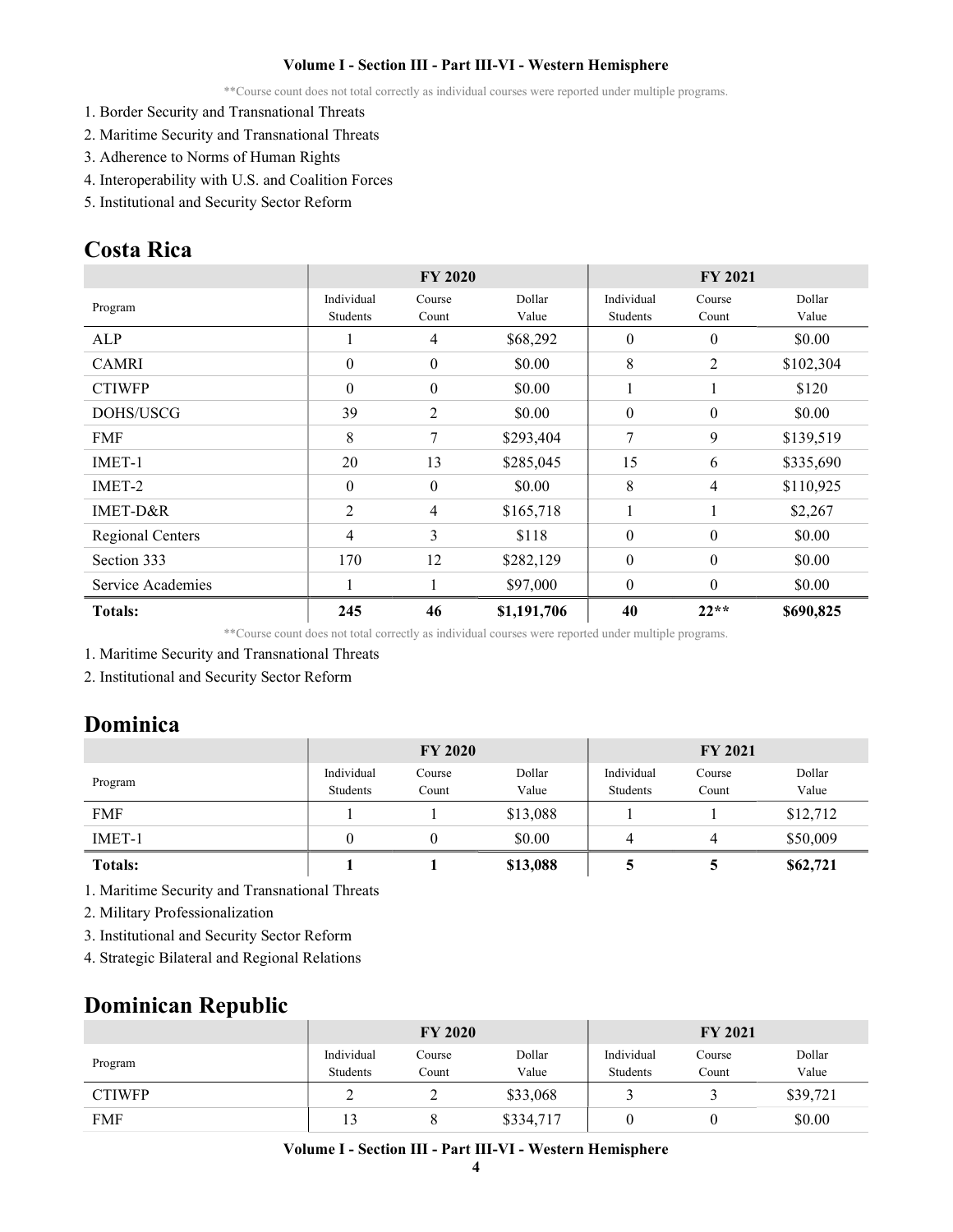| <b>Totals:</b>    | 547 | 49** | \$1,924,362 | 40 | $28**$ | \$1,366,075 |
|-------------------|-----|------|-------------|----|--------|-------------|
| Service Academies | ∍   |      | \$194,000   |    |        | \$0.00      |
| Section 333       | 493 | 15   | \$599,472   | 6  |        | \$170,790   |
| Regional Centers  | 17  |      | \$9,094     | 0  |        | \$0.00      |
| $IMET-D&R$        | 8   | Λ    | \$156,627   | 20 | 10     | \$755,242   |
| IMET-1            | 12  | 19   | \$597,384   | 11 | 11     | \$400,322   |
|                   |     |      |             |    |        |             |

\*\*Course count does not total correctly as individual courses were reported under multiple programs.

#### 1. Maritime Security and Transnational Threats

- 2. Military Professionalization
- 3. Institutional and Security Sector Reform
- 4. Strategic Bilateral and Regional Relation

5. Interoperability with U.S. and Coalition Forces

## Ecuador

|                         | <b>FY 2020</b>         |                  |                 | <b>FY 2021</b>         |                  |                 |
|-------------------------|------------------------|------------------|-----------------|------------------------|------------------|-----------------|
| Program                 | Individual<br>Students | Course<br>Count  | Dollar<br>Value | Individual<br>Students | Course<br>Count  | Dollar<br>Value |
| ALP                     | $\mathbf{0}$           | $\mathbf{0}$     | \$0.00          | $\bf{l}$               | 5                | \$70,296        |
| <b>CTIWFP</b>           | $\overline{2}$         | 2                | \$33,068        | 4                      | 3                | \$23,345        |
| DOHS/USCG               | 25                     | 1                | \$0.00          | $\boldsymbol{0}$       | $\boldsymbol{0}$ | \$0.00          |
| Exchange                | $\overline{2}$         | 1                | \$10,800        | $\boldsymbol{0}$       | $\boldsymbol{0}$ | \$0.00          |
| <b>FMF</b>              | 3                      | $\overline{2}$   | \$28,615        | $\boldsymbol{0}$       | $\boldsymbol{0}$ | \$0.00          |
| <b>FMS</b>              | 18                     | 17               | \$270,826       | $\mathbf{1}$           | 1                | \$8,070         |
| <b>HMA</b>              | $\boldsymbol{0}$       | $\boldsymbol{0}$ | \$0.00          | 60                     | 2                | \$1,296,195     |
| IMET-1                  | $\overline{4}$         | 6                | \$198,431       | 7                      | 12               | \$279,273       |
| IMET-D&R                | 12                     | 12               | \$470,779       | 5                      | 5                | \$310,903       |
| <b>IMET-X</b>           |                        | 1                | \$75,275        | $\boldsymbol{0}$       | $\boldsymbol{0}$ | \$0.00          |
| <b>NADR</b>             | $\boldsymbol{0}$       | $\boldsymbol{0}$ | \$0.00          | 155                    | 10               | \$25,117        |
| <b>Regional Centers</b> | 8                      | 5                | \$15,097        | $\boldsymbol{0}$       | $\boldsymbol{0}$ | \$0.00          |
| Section 333             | 96                     | 3                | \$124,798       | $\mathbf{0}$           | $\mathbf{0}$     | \$0.00          |
| <b>Totals:</b>          | 171                    | 49**             | \$1,227,689     | 233                    | $37**$           | \$2,013,199     |

\*\*Course count does not total correctly as individual courses were reported under multiple programs.

1. Border Security and Transnational Threats

## El Salvador

|               | <b>FY 2020</b> |                  |           | <b>FY 2021</b> |          |           |
|---------------|----------------|------------------|-----------|----------------|----------|-----------|
| Program       | Individual     | Course           | Dollar    | Individual     | Course   | Dollar    |
|               | Students       | Count            | Value     | Students       | Count    | Value     |
| ALP           |                |                  | \$50,792  | $\theta$       | $\theta$ | \$0.00    |
| <b>CAMRI</b>  | $\overline{0}$ | $\boldsymbol{0}$ | \$0.00    | 8              | 2        | \$118,304 |
| <b>CTIWFP</b> | $\overline{0}$ | $\overline{0}$   | \$0.00    | 4              | 3        | \$102,989 |
| DOHS/USCG     | 68             | 2                | \$0.00    | $\theta$       | $\theta$ | \$0.00    |
| Exchange      | $\overline{2}$ |                  | \$10,800  | $\theta$       | $\theta$ | \$0.00    |
| <b>FMF</b>    |                | 7                | \$103,914 | 6              | 8        | \$135,348 |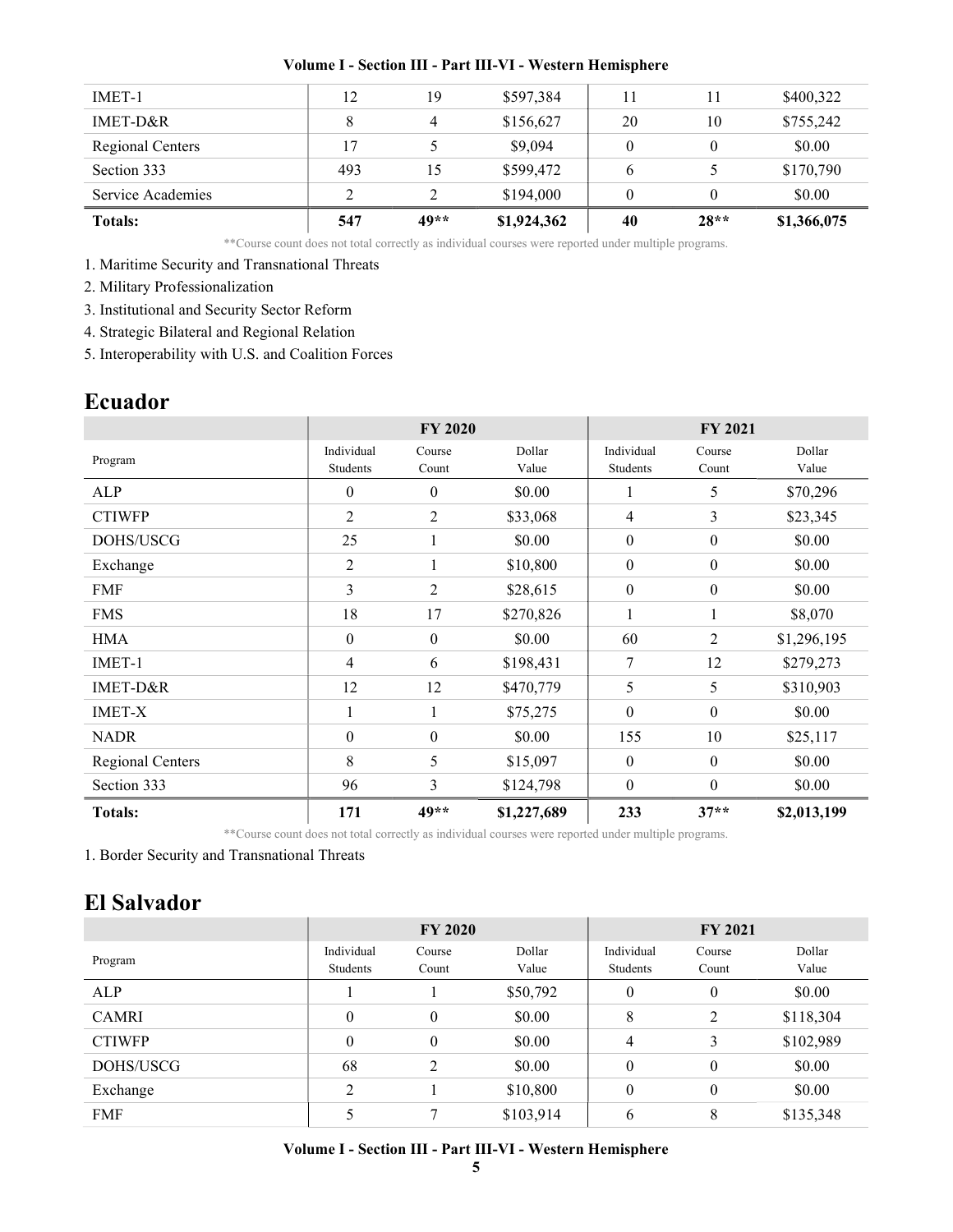| <b>Totals:</b>          | 134 | 34             | \$900,433 | 89       | $37**$   | \$1,102,080 |
|-------------------------|-----|----------------|-----------|----------|----------|-------------|
| Section 333             | 38  |                | \$118,755 | $\theta$ | 0        | \$0.00      |
| <b>Regional Centers</b> | 8   | $\overline{4}$ | \$9,270   | $\theta$ | $\theta$ | \$0.00      |
| <b>PKO</b>              | ↑   |                | \$6,000   | $\theta$ | $\theta$ | \$0.00      |
| <b>NADR</b>             | 0   | $\theta$       | \$0.00    | 50       | 2        | \$161,000   |
| IMET-D&R                | 0   | $\theta$       | \$0.00    | 2        | 2        | \$29,934    |
| IMET-1                  | 10  | 11             | \$600,902 | 19       | 21       | \$554,505   |
|                         |     |                |           |          |          |             |

\*\*Course count does not total correctly as individual courses were reported under multiple programs.

1. Maritime Security and Transnational Threats

2. Border Security and Transnational Threats

3. Adherence to Norms of Human Rights

4. Interoperability with U.S. and Coalition Forces

## Grenada

|                | <b>FY 2020</b>         |                 |                 | <b>FY 2021</b>         |                 |                 |
|----------------|------------------------|-----------------|-----------------|------------------------|-----------------|-----------------|
| Program        | Individual<br>Students | Course<br>Count | Dollar<br>Value | Individual<br>Students | Course<br>Count | Dollar<br>Value |
| <b>FMF</b>     |                        |                 | \$48,670        |                        |                 | \$27,497        |
| $IMET-1$       |                        |                 | \$12,689        |                        |                 | \$90,846        |
| <b>Totals:</b> | J                      | 4               | \$61,359        | o                      | O               | \$118,343       |

1. Maritime Security and Transnational Threats

2. Military Professionalization

3. Institutional and Security Sector Reform

4. Strategic Bilateral and Regional Relations

## Guatemala

|                  | <b>FY 2020</b>   |                  |             | <b>FY 2021</b>   |                  |             |
|------------------|------------------|------------------|-------------|------------------|------------------|-------------|
| Program          | Individual       | Course           | Dollar      | Individual       | Course           | Dollar      |
|                  | Students         | Count            | Value       | Students         | Count            | Value       |
| ALP              |                  | 5                | \$46,045    |                  |                  | \$38,284    |
| <b>CAMRI</b>     | $\boldsymbol{0}$ | $\boldsymbol{0}$ | \$0.00      | 8                | 2                | \$107,104   |
| <b>CTIWFP</b>    | 2                | 3                | \$193,932   | 2                | $\overline{2}$   | \$32,008    |
| <b>FMF</b>       | $\boldsymbol{0}$ | $\boldsymbol{0}$ | \$0.00      | $\overline{2}$   | $\overline{2}$   | \$34,028    |
| IMET-1           | 8                | 9                | \$539,046   | 24               | 25               | \$762,939   |
| IMET-D&R         | $\boldsymbol{0}$ | $\boldsymbol{0}$ | \$0.00      | 11               | 8                | \$353,059   |
| <b>INCLE</b>     | 35               |                  | \$47,005    | $\boldsymbol{0}$ | $\boldsymbol{0}$ | \$0.00      |
| <b>NADR</b>      | 26               | $\overline{2}$   | \$45,006    | 56               | 3                | \$64,448    |
| PKO              | 2                | 1                | \$6,000     | $\boldsymbol{0}$ | $\boldsymbol{0}$ | \$0.00      |
| Regional Centers | 22               | 6                | \$34,823    | $\mathbf{0}$     | $\boldsymbol{0}$ | \$0.00      |
| Section 333      | 247              | 20               | \$229,568   | 17               |                  | \$4,998     |
| <b>Totals:</b>   | 343              | 47               | \$1,141,425 | 121              | 44               | \$1,396,868 |

1. Border Security and Transnational Threats

2. Maritime Security and Transnational Threats

3. Adherence to Norms of Human Rights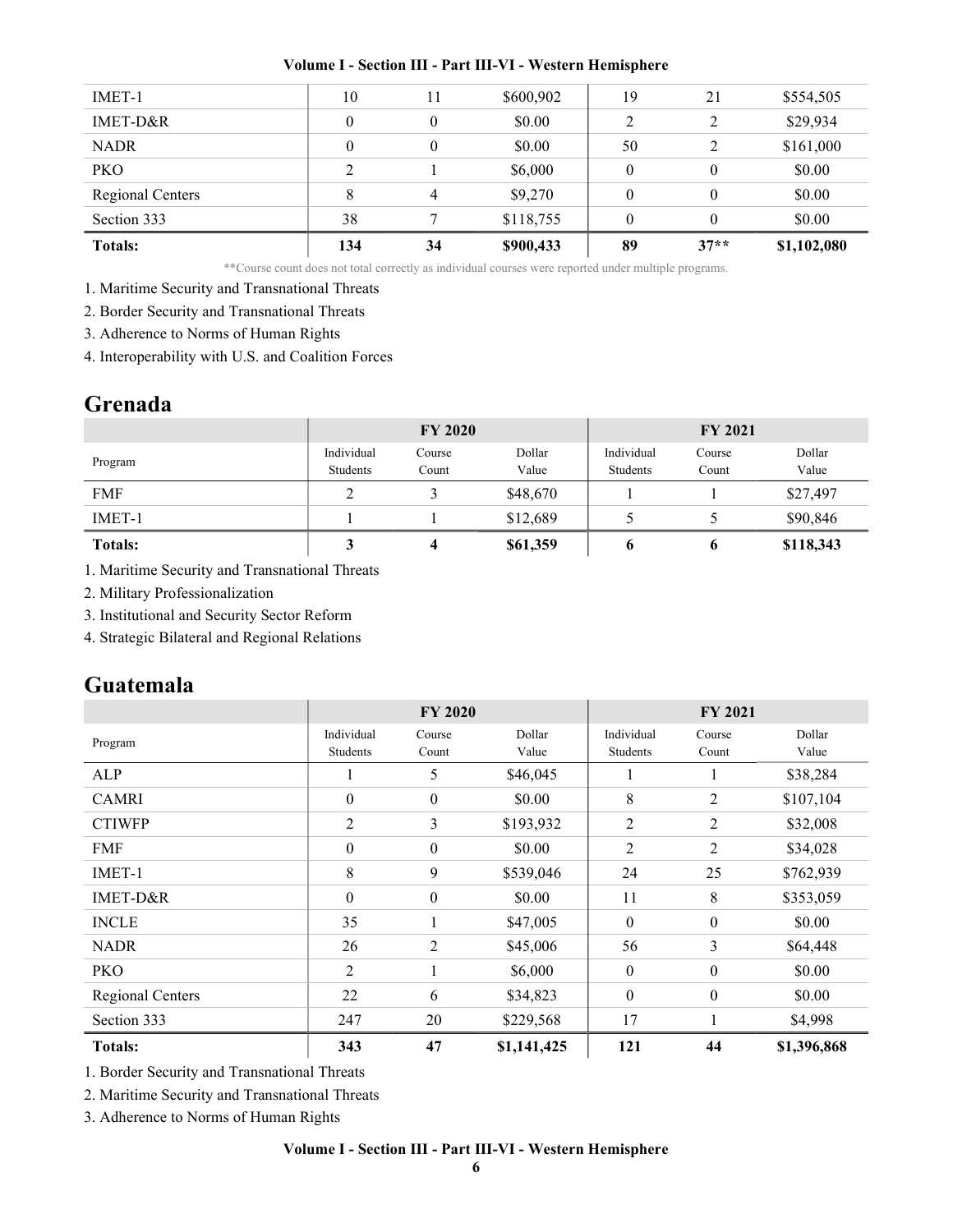# Guyana

|                   | <b>FY 2020</b>         |                 |                 | <b>FY 2021</b>         |                 |                 |
|-------------------|------------------------|-----------------|-----------------|------------------------|-----------------|-----------------|
| Program           | Individual<br>Students | Course<br>Count | Dollar<br>Value | Individual<br>Students | Course<br>Count | Dollar<br>Value |
| <b>CTIWFP</b>     | $\overline{2}$         | 2               | \$213,957       | $\theta$               | $\theta$        | \$0.00          |
| DOHS/USCG         |                        |                 | \$8,342         | $\theta$               | $\theta$        | \$0.00          |
| <b>FMF</b>        | 11                     | $\overline{2}$  | \$41,440        | 13                     | 13              | \$167,424       |
| IMET-1            | 7                      | 11              | \$266,333       | $\overline{4}$         | 5               | \$131,049       |
| IMET-D&R          |                        |                 | \$85,297        | 3                      | 2               | \$150,710       |
| Regional Centers  | 3                      | 3               | \$0.00          | $\theta$               | $\theta$        | \$0.00          |
| Service Academies | C.                     | $\mathfrak{D}$  | \$418,010       | $\theta$               | $\mathbf{0}$    | \$0.00          |
| <b>Totals:</b>    | 27                     | 22              | \$1,033,379     | 20                     | 20              | \$449,183       |

1. Military Professionalization

2. Maritime Security and Transnational Threats

3. Institutional and Security Sector Reform

4. Strategic Bilateral and Regional Relations

## Haiti

|                   | <b>FY 2020</b>         |                 |                 | <b>FY 2021</b>         |                 |                 |
|-------------------|------------------------|-----------------|-----------------|------------------------|-----------------|-----------------|
| Program           | Individual<br>Students | Course<br>Count | Dollar<br>Value | Individual<br>Students | Course<br>Count | Dollar<br>Value |
| <b>FMF</b>        | $\theta$               | $\theta$        | \$0.00          |                        |                 | \$30,930        |
| IMET-1            | 7                      |                 | \$277,543       | 3                      | 3               | \$38,922        |
| $IMET-D&R$        |                        |                 | \$44,540        | 3                      |                 | \$38,753        |
| Regional Centers  | C                      |                 | \$302           | $\theta$               | $\theta$        | \$0.00          |
| Service Academies | ↑                      |                 | \$194,000       | $\theta$               | $\theta$        | \$0.00          |
| <b>Totals:</b>    | 12                     | 10              | \$516,385       | 7                      | 5               | \$108,605       |

1. Maritime Security and Transnational Threats

## Honduras

|                  | <b>FY 2020</b>         |                  |                 | <b>FY 2021</b>         |                  |                 |
|------------------|------------------------|------------------|-----------------|------------------------|------------------|-----------------|
| Program          | Individual<br>Students | Course<br>Count  | Dollar<br>Value | Individual<br>Students | Course<br>Count  | Dollar<br>Value |
| <b>CAMRI</b>     | $\mathbf{0}$           | 0                | \$0.00          | 8                      | $\overline{2}$   | \$107,104       |
| <b>CTIWFP</b>    | $\mathbf{0}$           | $\boldsymbol{0}$ | \$0.00          | 1                      | 1                | \$9,610         |
| DOHS/USCG        | 20                     |                  | \$0.00          | $\mathbf{0}$           | $\boldsymbol{0}$ | \$0.00          |
| <b>FMF</b>       | 6                      | 4                | \$142,459       |                        |                  | \$54,312        |
| <b>FMS</b>       | 168                    | 2                | \$185,304       | $\boldsymbol{0}$       | $\boldsymbol{0}$ | \$0.00          |
| IMET-1           | 7                      | 4                | \$205,084       | 31                     | 21               | \$491,230       |
| IMET-D&R         | $\mathbf{0}$           | $\boldsymbol{0}$ | \$0.00          | 2                      | 2                | \$186,705       |
| <b>INCLE</b>     | 33                     |                  | \$48,015        | $\boldsymbol{0}$       | $\mathbf{0}$     | \$0.00          |
| <b>PKO</b>       | 3                      |                  | \$9,000         | $\boldsymbol{0}$       | $\boldsymbol{0}$ | \$0.00          |
| Regional Centers | 11                     | 4                | \$22,724        | $\boldsymbol{0}$       | $\boldsymbol{0}$ | \$0.00          |
| Section 333      | 133                    | 9                | \$163,983       | $\boldsymbol{0}$       | $\boldsymbol{0}$ | \$0.00          |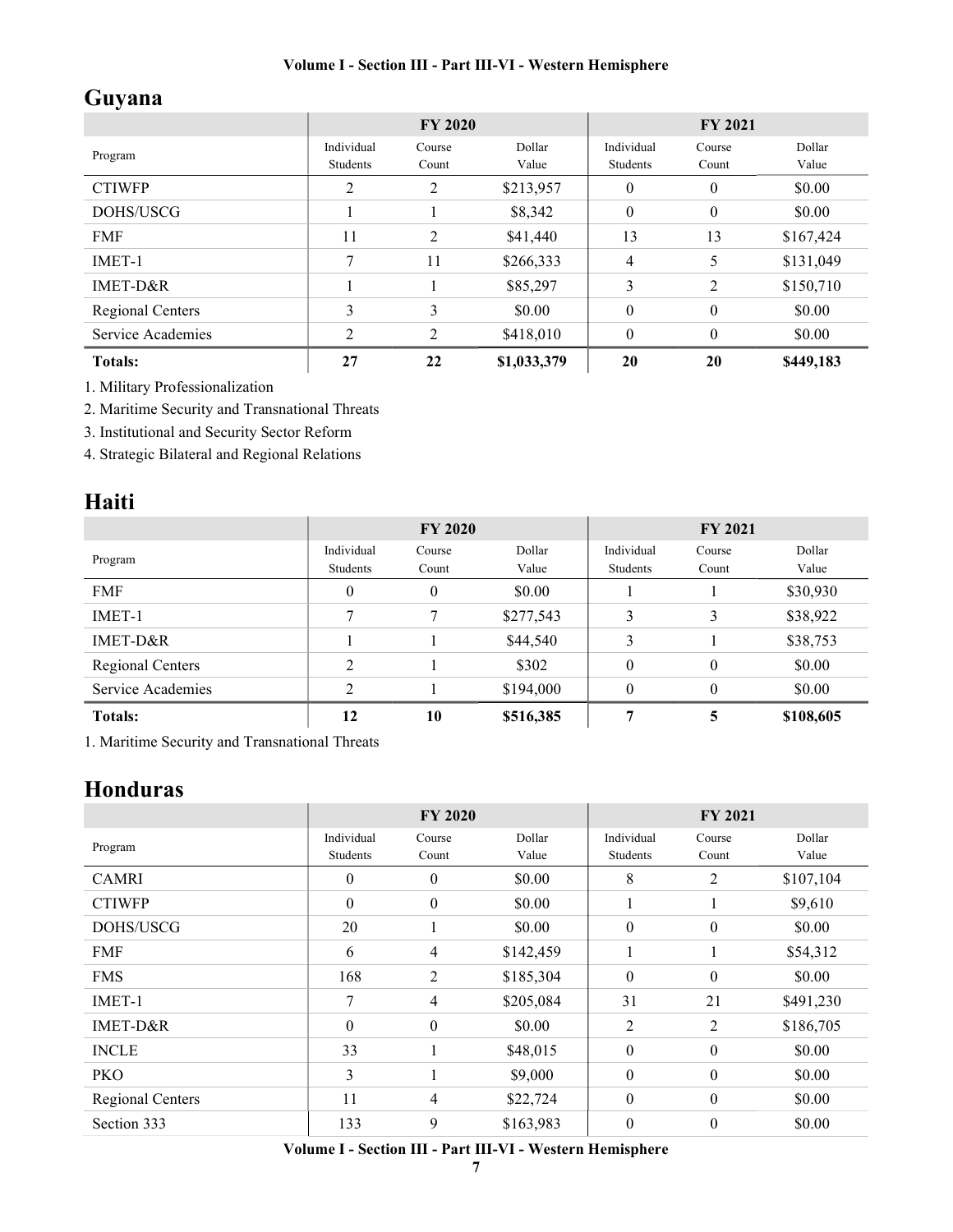| Service Academies |     |                   | 13,692<br>\$913 |    |              | \$0.00    |
|-------------------|-----|-------------------|-----------------|----|--------------|-----------|
| <b>Totals:</b>    | 386 | <b>70**</b><br>40 | \$1,690,261     | 43 | $\sim$<br>41 | \$848,961 |

\*\*Course count does not total correctly as individual courses were reported under multiple programs.

- 2. Border Security and Transnational Threats
- 3. Adherence to Norms of Human Rights
- 4. Civilian Control of the Military

## Jamaica

|                  | <b>FY 2020</b> |                |             | <b>FY 2021</b> |          |           |
|------------------|----------------|----------------|-------------|----------------|----------|-----------|
| Program          | Individual     | Course         | Dollar      | Individual     | Course   | Dollar    |
|                  | Students       | Count          | Value       | Students       | Count    | Value     |
| ALP              | $\theta$       | $\overline{0}$ | \$0.00      |                | 5        | \$63,466  |
| IMET-1           | 22             | 27             | \$651,172   | 18             | 17       | \$459,418 |
| IMET-D&R         | 10             | 10             | \$377,715   | 6              | 7        | \$404,582 |
| Regional Centers |                |                | \$0.00      | $\theta$       | $\theta$ | \$0.00    |
| Section 333      | C              |                | \$53,832    | $\overline{0}$ | $\theta$ | \$0.00    |
| <b>Totals:</b>   | 35             | 39             | \$1,082,719 | 25             | 29       | \$927,466 |

1. Military Professionalization

2. Maritime Security and Transnational Threats

3. Institutional and Security Sector Reform

4. Strategic Bilateral and Regional Relations

## Mexico

|                   | <b>FY 2020</b>         |                 |                 | <b>FY 2021</b>         |                  |                 |
|-------------------|------------------------|-----------------|-----------------|------------------------|------------------|-----------------|
| Program           | Individual<br>Students | Course<br>Count | Dollar<br>Value | Individual<br>Students | Course<br>Count  | Dollar<br>Value |
| <b>CTIWFP</b>     | 9                      | 9               | \$618,872       | 14                     | 7                | \$404,927       |
| DOHS/USCG         | 5                      | 4               | \$17,731        | 2                      |                  | \$2,710         |
| Exchange          | 2                      | 1               | \$10,800        | $\boldsymbol{0}$       | $\boldsymbol{0}$ | \$0.00          |
| <b>FMF</b>        | 62                     | 13              | \$293,599       | 30                     | 16               | \$573,877       |
| <b>FMS</b>        | 10                     | 11              | \$73,297        | $\overline{4}$         | 6                | \$53,487        |
| IMET-1            | 96                     | 43              | \$1,500,096     | 50                     | 46               | \$1,235,163     |
| IMET-2            | $\theta$               | $\theta$        | \$0.00          | 15                     | 13               | \$330,357       |
| IMET-D&R          | $\theta$               | $\theta$        | \$0.00          | 29                     | 15               | \$681,927       |
| Regional Centers  | 67                     | 8               | \$67,525        | $\boldsymbol{0}$       | $\boldsymbol{0}$ | \$0.00          |
| Section 333       | 233                    | 55              | \$2,241,354     | 66                     | 42               | \$706,854       |
| Service Academies | 5                      | 5               | \$450,907       | $\boldsymbol{0}$       | $\theta$         | \$0.00          |
| <b>Totals:</b>    | 489                    | $147**$         | \$5,274,181     | 210                    | $139**$          | \$3,989,302     |

\*\*Course count does not total correctly as individual courses were reported under multiple programs.

1. Border Security and Transnational Threats

2. Maritime Security and Transnational Threats

3. Adherence to Norms of Human Rights

4. Strategic Bilateral and Regional Relations

<sup>1.</sup> Maritime Security and Transnational Threats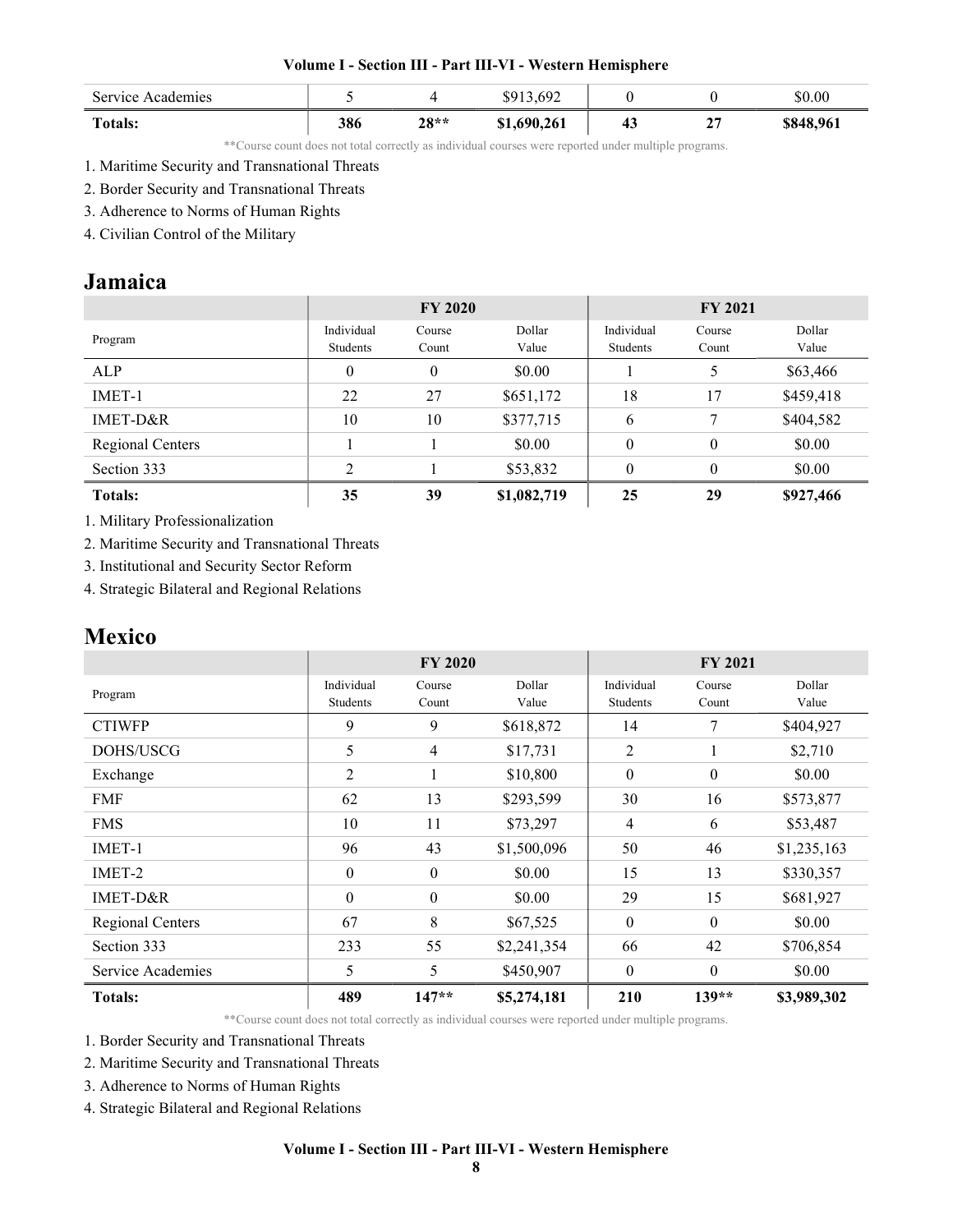## Panama

|                         | <b>FY 2020</b>         |                 |                 | FY 2021                |                 |                 |
|-------------------------|------------------------|-----------------|-----------------|------------------------|-----------------|-----------------|
| Program                 | Individual<br>Students | Course<br>Count | Dollar<br>Value | Individual<br>Students | Course<br>Count | Dollar<br>Value |
| <b>CAMRI</b>            | 0                      | $\mathbf{0}$    | \$0.00          | 8                      | 2               | \$103,904       |
| <b>CTIWFP</b>           | 2                      | 3               | \$194,332       |                        | 2               | \$131,477       |
| <b>FMF</b>              | 18                     | 13              | \$219,626       | 58                     | 21              | \$395,498       |
| IMET-1                  | 48                     | 26              | \$501,334       | 39                     | 20              | \$700,587       |
| IMET-2                  | 4                      | 4               | \$69,468        | 6                      | 2               | \$66,630        |
| IMET-D&R                | 2                      | 2               | \$12,449        | 2                      | 1               | \$19,412        |
| <b>Regional Centers</b> | 35                     | 4               | \$6,231         | $\mathbf{0}$           | $\mathbf{0}$    | \$0.00          |
| Section 333             | 161                    | 15              | \$88,656        | 11                     | 5               | \$341,319       |
| Service Academies       | 5                      | 5               | \$674,917       | $\mathbf{0}$           | $\mathbf{0}$    | \$0.00          |
| <b>Totals:</b>          | 275                    | $71**$          | \$1,767,013     | 125                    | $51**$          | \$1,758,827     |

\*\*Course count does not total correctly as individual courses were reported under multiple programs.

1. Maritime Security and Transnational Threats

2. Border Security and Transnational Threats

3. Strategic Bilateral and Regional Relations

## Paraguay

|                   | <b>FY 2020</b>         |                 |                 | <b>FY 2021</b>         |                 |                 |
|-------------------|------------------------|-----------------|-----------------|------------------------|-----------------|-----------------|
| Program           | Individual<br>Students | Course<br>Count | Dollar<br>Value | Individual<br>Students | Course<br>Count | Dollar<br>Value |
| <b>CTIWFP</b>     |                        |                 | \$67,153        | 3                      | 2               | \$6,795         |
| IMET-1            | 9                      | 11              | \$405,516       | 19                     | 18              | \$428,479       |
| IMET-2            | 2                      | 3               | \$25,598        | $\theta$               | $\mathbf{0}$    | \$0.00          |
| $IMET-D&R$        |                        |                 | \$26,271        | 5                      | $\overline{2}$  | \$87,233        |
| <b>PKO</b>        | 2                      |                 | \$6,000         | $\theta$               | $\mathbf{0}$    | \$0.00          |
| Regional Centers  | 18                     | 8               | \$30,524        | $\theta$               | $\theta$        | \$0.00          |
| Service Academies | C                      | $\overline{c}$  | \$104,069       | $\theta$               | $\theta$        | \$0.00          |
| <b>Totals:</b>    | 35                     | $24**$          | \$665,131       | 27                     | $21**$          | \$522,507       |

\*\*Course count does not total correctly as individual courses were reported under multiple programs.

1. Military Professionalization

2. Peacekeeping

### Peru

|               | <b>FY 2020</b>         |                 |                 | <b>FY 2021</b>         |                 |                 |
|---------------|------------------------|-----------------|-----------------|------------------------|-----------------|-----------------|
| Program       | Individual<br>Students | Course<br>Count | Dollar<br>Value | Individual<br>Students | Course<br>Count | Dollar<br>Value |
| <b>CTIWFP</b> |                        |                 | \$13,606        |                        | 5               | \$259,495       |
| Exchange      | $\overline{2}$         |                 | \$10,800        | $\theta$               | $\theta$        | \$0.00          |
| <b>FMF</b>    | 25                     | 11              | \$341,368       | $\theta$               | $\theta$        | \$0.00          |
| <b>FMS</b>    | 75                     | 9               | \$694,155       | $\theta$               | $\theta$        | \$0.00          |
| <b>HMA</b>    | $\boldsymbol{0}$       | 0               | \$0.00          | 80                     | 2               | \$1,576,080     |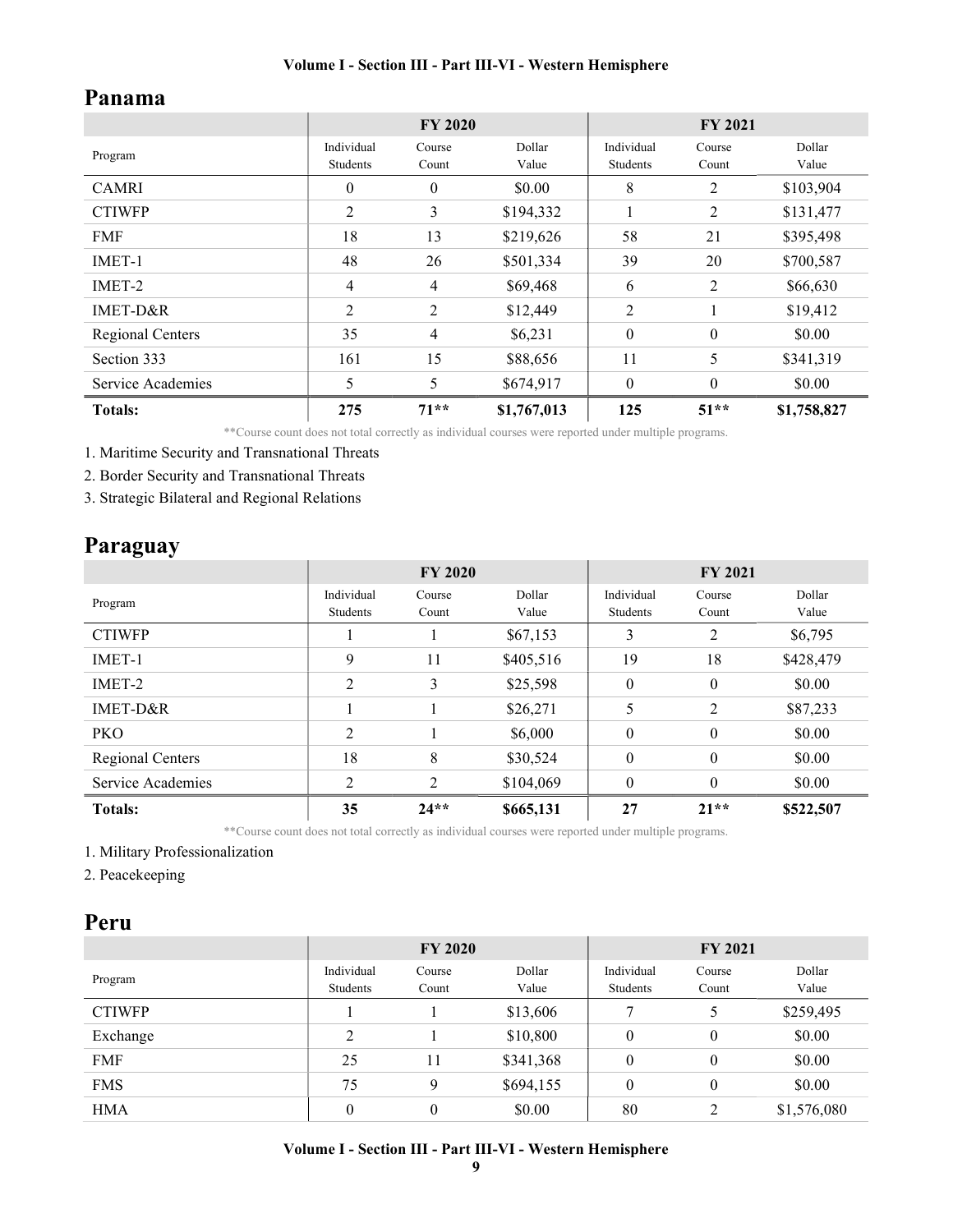| <b>Totals:</b>    | 447 | $61**$ | \$3,094,500 | 223          | 41               | \$2,797,628 |
|-------------------|-----|--------|-------------|--------------|------------------|-------------|
| Service Academies | 8   | 3      | \$688,486   | $\mathbf{0}$ | $\mathbf{0}$     | \$0.00      |
| Section 333       | 84  | 12     | \$533,818   | $\theta$     | $\boldsymbol{0}$ | \$0.00      |
| Regional Centers  | 92  | 8      | \$40,659    | $\theta$     | $\boldsymbol{0}$ | \$0.00      |
| <b>PKO</b>        | 52  | 3      | \$91,150    | $\theta$     | $\mathbf{0}$     | \$0.00      |
| <b>NADR</b>       | 21  |        | \$12,411    | 4            |                  | \$100,000   |
| <b>INCLE</b>      | 40  |        | \$201,995   | 122          | 19               | \$406,000   |
| IMET-D&R          | 14  |        | \$76,500    | 2            | 2                | \$19,605    |
| IMET-1            | 33  | 9      | \$389,552   | 8            | 12               | \$436,448   |
|                   |     |        |             |              |                  |             |

\*\*Course count does not total correctly as individual courses were reported under multiple programs.

1. Border Security and Transnational Threats

2. Adherence to Norms of Human Rights

3. Interoperability with U.S. and Coalition Forces

## St Kitts & Nevis

|                | <b>FY 2020</b> |          |          | <b>FY 2021</b> |        |           |
|----------------|----------------|----------|----------|----------------|--------|-----------|
| Program        | Individual     | Course   | Dollar   | Individual     | Course | Dollar    |
|                | Students       | Count    | Value    | Students       | Count  | Value     |
| <b>FMF</b>     | $\theta$       | 0        | \$0.00   |                |        | \$23,382  |
| $IMET-1$       | $\theta$       | $\theta$ | \$0.00   |                | 2      | \$41,586  |
| IMET-D&R       |                |          | \$11,990 |                |        | \$136,960 |
| <b>Totals:</b> |                | 2        | \$11,990 | 4              | 4      | \$201,928 |

1. Maritime Security and Transnational Threats

2. Military Professionalization

3. Institutional and Security Sector Reform

4. Strategic Bilateral and Regional Relations

## St Vincent and Grenadines

|                | <b>FY 2020</b>         |                 |                 | <b>FY 2021</b>         |                 |                 |
|----------------|------------------------|-----------------|-----------------|------------------------|-----------------|-----------------|
| Program        | Individual<br>Students | Course<br>Count | Dollar<br>Value | Individual<br>Students | Course<br>Count | Dollar<br>Value |
| <b>FMF</b>     |                        |                 | \$88,476        |                        |                 | \$0.00          |
| $IMET-1$       |                        | 4               | \$104,139       | 4                      | 3               | \$54,071        |
| IMET-D&R       |                        |                 | \$57,484        |                        |                 | \$136,560       |
| <b>Totals:</b> |                        | o               | \$250,099       |                        | 4               | \$190,631       |

1. Maritime Security and Transnational Threats

2. Military Professionalization

3. Institutional and Security Sector Reform

4. Strategic Bilateral and Regional Relations

## Suriname

|         | <b>FY 2020</b>  |        |        | 2021<br>FY |        |        |
|---------|-----------------|--------|--------|------------|--------|--------|
| Program | Individual      | Course | Dollar | Individual | Course | Dollar |
|         | <b>Students</b> | .`ount | Value  | Students   | Count  | Value  |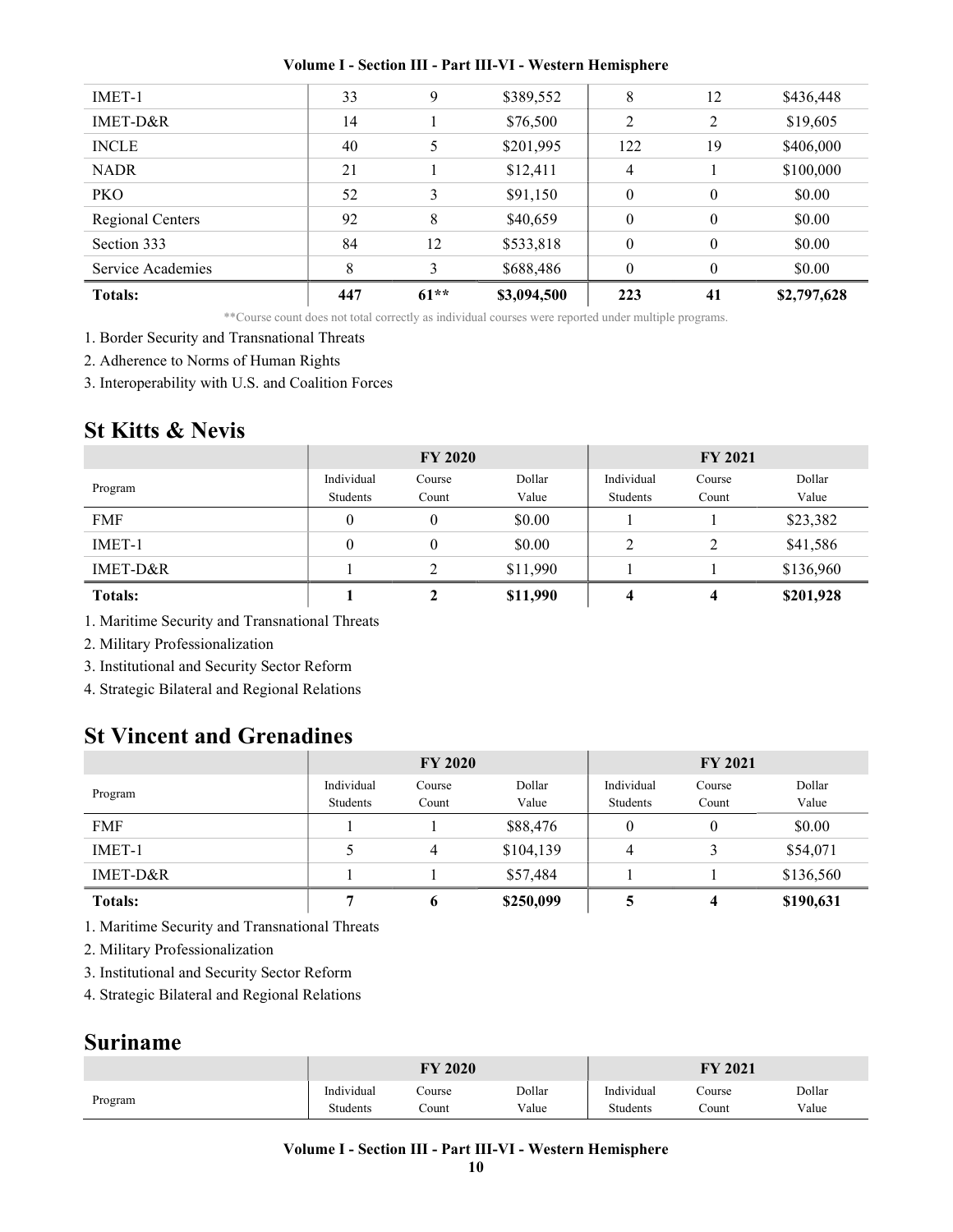|  |  | Volume I - Section III - Part III-VI - Western Hemisphere |
|--|--|-----------------------------------------------------------|
|  |  |                                                           |

| <b>CTIWFP</b>  |    |    | \$129,843 |  | \$33,373  |
|----------------|----|----|-----------|--|-----------|
| <b>IMET-1</b>  |    | 16 | \$174,948 |  | \$117,171 |
| IMET-D&R       |    |    | \$7,606   |  | \$0.00    |
| <b>Totals:</b> | 10 | 19 | \$312,397 |  | \$150,544 |

1. Maritime Security and Transnational Threats

2. Military Professionalization

3. Institutional and Security Sector Reform

4. Strategic Bilateral and Regional Relations

## Trinidad and Tobago

|                  | <b>FY 2020</b>         |                 |                 | <b>FY 2021</b>         |                 |                 |
|------------------|------------------------|-----------------|-----------------|------------------------|-----------------|-----------------|
| Program          | Individual<br>Students | Course<br>Count | Dollar<br>Value | Individual<br>Students | Course<br>Count | Dollar<br>Value |
| <b>CTIWFP</b>    | 4                      | 3               | \$54,904        | 8                      | 3               | \$38,310        |
| <b>FMF</b>       | 2                      | 3               | \$62,952        |                        |                 | \$8,807         |
| IMET-1           | 6                      | 9               | \$159,917       | 17                     | 15              | \$163,703       |
| IMET-2           |                        |                 | \$36,693        | $\theta$               | $\mathbf{0}$    | \$0.00          |
| IMET-D&R         | $\overline{2}$         | 2               | \$21,737        | 6                      | 6               | \$250,697       |
| Regional Centers | 12                     | 8               | \$9,047         | 0                      | $\theta$        | \$0.00          |
| <b>Totals:</b>   | 27                     | 26              | \$345,250       | 32                     | $24**$          | \$461,517       |

\*\*Course count does not total correctly as individual courses were reported under multiple programs.

1. Maritime Security and Transnational Threats

2. Military Professionalization

3. Institutional and Security Sector Reform

4. Strategic Bilateral and Regional Relations

## Uruguay

|                         | <b>FY 2020</b> |                |             | <b>FY 2021</b> |          |           |
|-------------------------|----------------|----------------|-------------|----------------|----------|-----------|
| Program                 | Individual     | Course         | Dollar      | Individual     | Course   | Dollar    |
|                         | Students       | Count          | Value       | Students       | Count    | Value     |
| IMET-1                  | 21             | 19             | \$508,861   | 12             | 11       | \$292,844 |
| IMET-2                  |                |                | \$7,298     | 2              |          | \$13,950  |
| IMET-D&R                | 35             | 28             | \$782,988   | 19             | 18       | \$427,028 |
| <b>PKO</b>              | 16             | 2              | \$47,206    |                |          | \$75,000  |
| <b>Regional Centers</b> | $\overline{4}$ | $\overline{2}$ | \$354       | $\theta$       | $\theta$ | \$0.00    |
| <b>Totals:</b>          | 77             | $46**$         | \$1,346,707 | 34             | $28**$   | \$808,822 |

\*\*Course count does not total correctly as individual courses were reported under multiple programs.

1. Peacekeeping

2. Border Security & Transnational Threats

## Venezuela

|         | <b>FY 2020</b> |        |        | 12021<br>FY |        |        |  |
|---------|----------------|--------|--------|-------------|--------|--------|--|
| Program | Individual     | Course | Dollar | Individual  | Course | Dollar |  |
|         | Students       | ∠ount  | Value  | Students    | Count  | Value  |  |